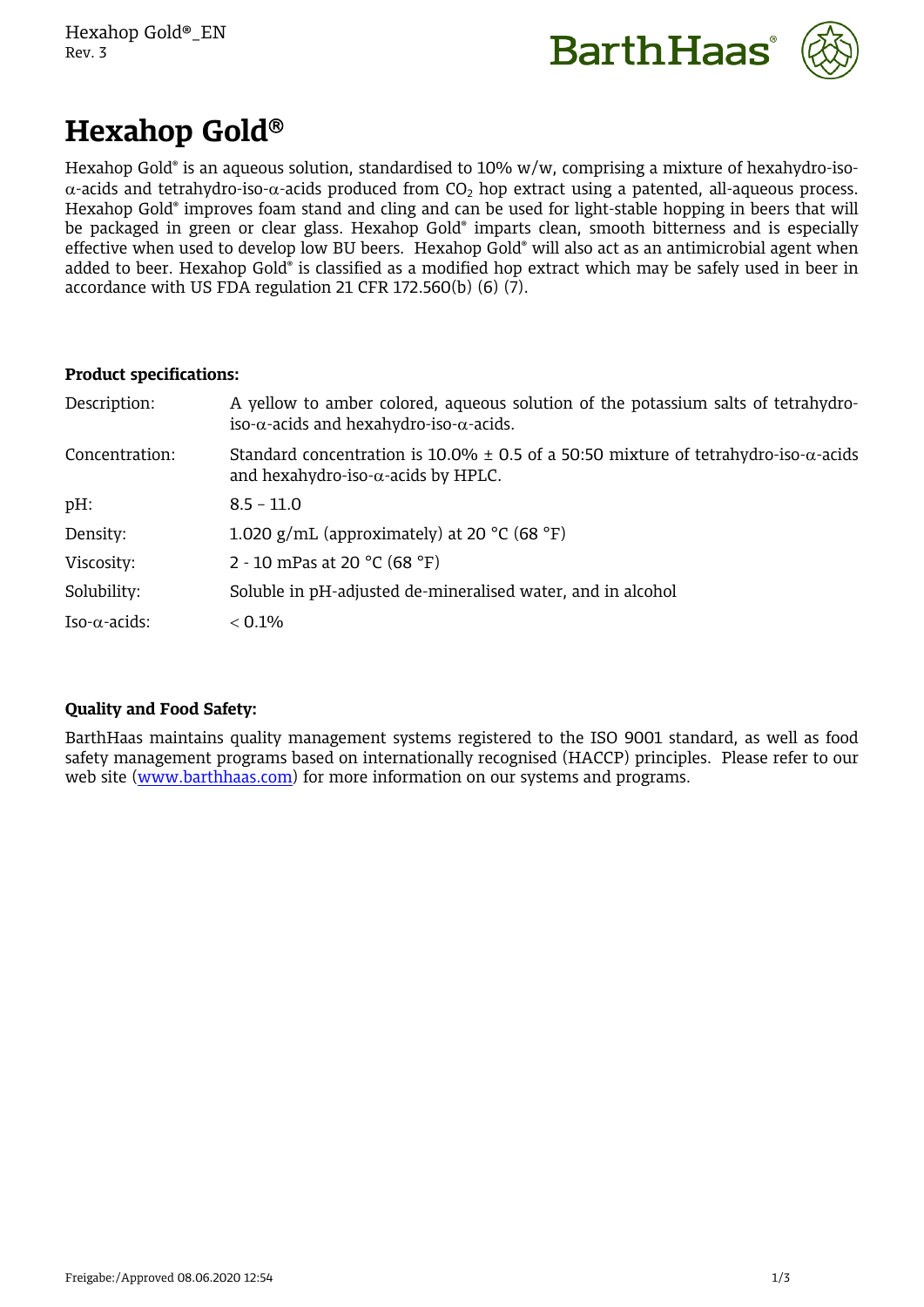Hexahop Gold®\_EN Rev. 3





## **Product Use:**

Hexahop Gold® is normally used after fermentation and before final filtration. Utilisation of Hexahop Gold<sup>®</sup> in final beer can be expected between 55 - 80% depending on the time and efficiency of dosing (kettle dosing is not advisable, as utilisation can decrease considerably). The point of addition should be close to a region of turbulent flow, e.g. on the suction side of a centrifugal pump. The dosing pump should be adjusted to deliver the Hexahop Gold<sup>®</sup> over approx. 70% of the total transfer time. It is advisable to make the addition prior to the final filtration step. Local high concentrations of hexa/tetrahydro-iso- $\alpha$ acids should be avoided and the addition point should be well separated from that of other beer additions. Hexahop Gold<sup>®</sup> may be added at ambient temperature without prior dilution directly to beer. If dilution is necessary, the use of de-mineralised water with a pH adjustment to 10 – 11 (with KOH) is necessary. Do not use sodium bases to adjust the pH of de-mineralised water – caustic soda or sodium hydroxide form poorly soluble salts with most hop acids.

The amount of Hexahop Gold<sup>®</sup> is calculated based on the hop product concentration and the assumed utilisation. Conducting trials at the brewery will determine the correct dosage of Hexahop Gold<sup>®</sup> with regard to sensory bitterness and foam enhancement. Depending on the type of beer, Hexahop Gold® may give 1.0 - 1.3 times the perceived bitterness of normal iso- $\alpha$ -acids. Hexahop Gold<sup>®</sup> should not be left in dosing lines at low temperatures and we recommend cleaning dosing lines with warm, slightly alkaline de-mineralised water or ethanol after use.

### **Usage Calculations:**

The following calculations are based on the assumption that the mixture of hexahydro-iso- $\alpha$ -acids and of tetrahydro-iso- $\alpha$ -acids is 1.3 times as bitter as iso- $\alpha$ -acids (IAA). Utilisation of hexahydro-iso- $\alpha$ -acids (HHIAA) can be expected to be about 70% or higher when Hexahop Gold<sup>®</sup> is used as recommended.

Desired Sensory Bitterness Units = BU

hexa/tetra pure required in beer (mg/L)  $=$   $\frac{BU}{1.3}$  (1.3 assumes sensory bitterness relative to IAA)

70 100 1.3 Dosage hexa/tetra pure in mg/L (70% *utilisation assumed*) =  $\frac{BU}{100} \times \frac{100}{100}$ 

1000 100 70 100 100 1.3 70 1000 Dosage in grams hexa/tetra per hL of beer  $=\frac{BU}{1.2} \times \frac{100}{20} \times \frac{100}{100}$ 

Amount of Hexahop Gold $\circledR$  (10% soln) in  $g/hL$  :

$$
\frac{BU}{1.3} \times \frac{100}{70} \times \frac{100}{1000} \times \frac{100}{10} g/hL = BU \times 1.10 g/hL
$$

Amount of Hexahop Gold $\odot$  (10% soln) in mL/hL :

 $mL/hL = BU \times 1.08mL/hL$  $1.020$  and  $20$  constants the set of  $\frac{1}{2}$  $1$   $\frac{1}{4}$   $\frac{1}{4}$   $\frac{1}{4}$   $\frac{1}{4}$   $\frac{1}{4}$  $10^{10.020}$   $1.020$  $100 \t 1 \t 100 \t 100 \t 11$  $1000 \t 10 \t 1.020 \t 1.020$ 100  $70\quad 1000\quad 10\quad 1.020$  $100 \t 100 \t 100 \t 1 \t 141 \t 111$  $1.3$  70 1000 10 1.020  $\frac{BU}{1.2} \times \frac{100}{7.2} \times \frac{100}{100} \times \frac{1}{1.2} \times \frac{1}{1.2} \times \frac{1}{1.2}$  mL/hL = BU × 1.08 mL/hL

*(e. g. for 5 desired sensory bitterness units 5/1.3 X 100/70 X 100/1000 X 100/10 = 5.5 g/hL (5.4 mL/hL) are necessary)*